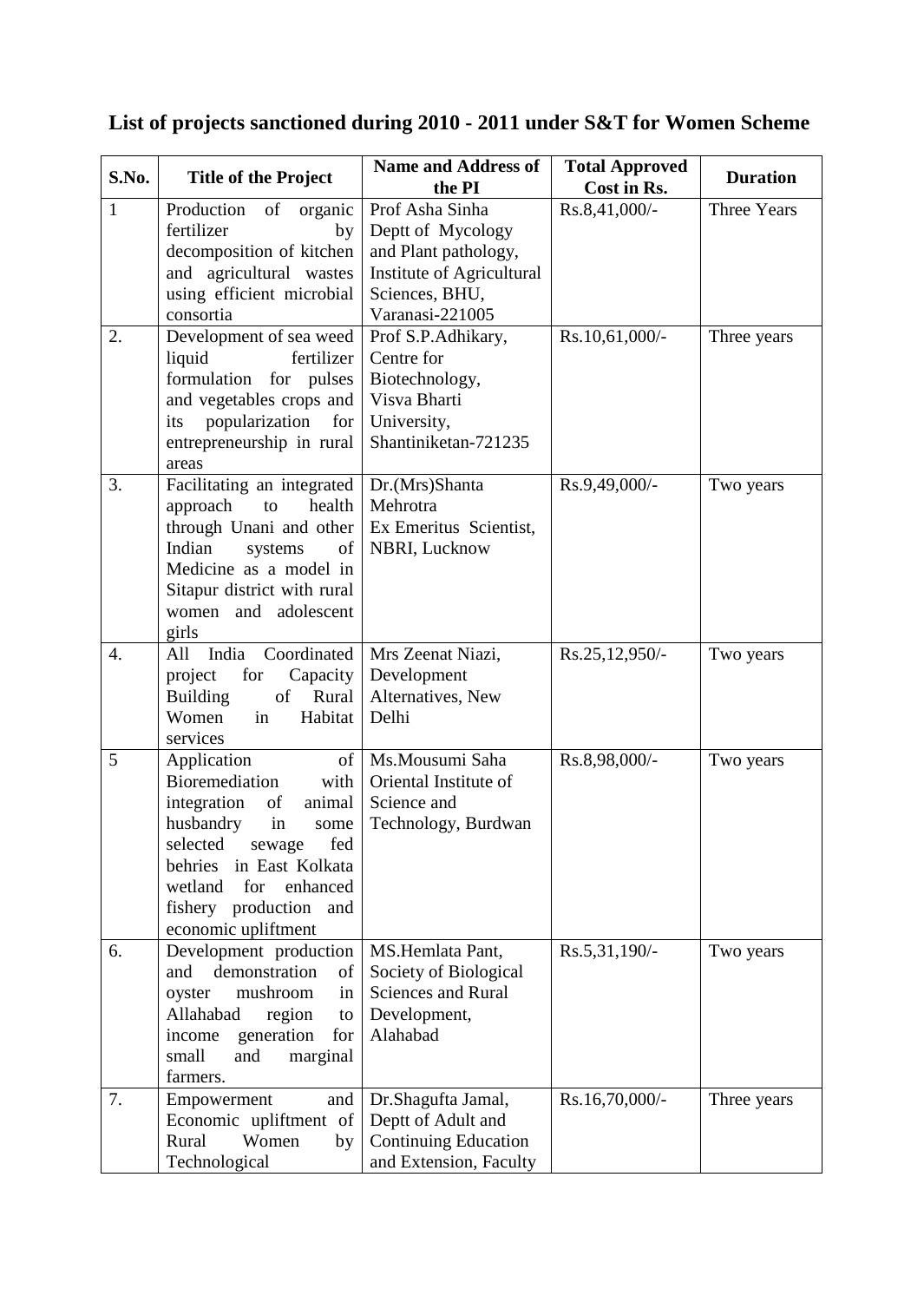|     | Intervention in Livestock    | of Social Sciences,                            |                 |                    |
|-----|------------------------------|------------------------------------------------|-----------------|--------------------|
|     | production                   | Jamia Nagar,                                   |                 |                    |
|     |                              | New Delhi-110025                               |                 |                    |
| 8.  | Community<br>managed         | Dr.H.K.Bagwari                                 | Rs.9,54,000/-   | Two Year           |
|     | biomass<br>based<br>dryer    | Appropriate                                    |                 |                    |
|     | system establishment in      | Technology India,                              |                 |                    |
|     | Garhwal<br>region<br>of      | Rudraprayag,                                   |                 |                    |
|     | Uttarakhand                  | Uttarakhand                                    |                 |                    |
| 9.  | Optimization<br>of           | Shri Pradeep Bhandari                          | $Rs.9,64,500/-$ | Two Year           |
|     | Protocols standardization    | Centre for Technology                          |                 |                    |
|     | of<br>products<br>and        | and Development                                |                 |                    |
|     | development<br>of            | New Delhi                                      |                 |                    |
|     | enterprise<br>model<br>for   |                                                |                 |                    |
|     | dehydration and related      |                                                |                 |                    |
|     | value addition of local      |                                                |                 |                    |
|     | agro/horticultural           |                                                |                 |                    |
|     | products in Dehradun         |                                                |                 |                    |
|     | district, Uttarakhand        |                                                |                 |                    |
| 10  | demonstration<br>of<br>Trial | Dr.J.R.Thakur                                  | $Rs.9,64,500/-$ | Two Year           |
|     | dried<br>fruit<br>and        | Society for Technology                         |                 |                    |
|     | vegetables<br>products       | And Development,                               |                 |                    |
|     | under AICRP on biomass       | Bhadyal, Tukkar                                |                 |                    |
|     | based<br>dryer<br>tray       | Mandi,                                         |                 |                    |
|     | Technology in the field      | Himachal Pradesh                               |                 |                    |
|     | area of Nagwain, Mandi,      |                                                |                 |                    |
|     | Himachal Pradesh             |                                                |                 |                    |
| 11. | Biomass Tray Dryers for      | Shri Carmo Noronha,                            | Rs. 9,64,500/-  | Two Year           |
|     | value addition to fruits     | Marian Centre for                              |                 |                    |
|     | vegetables<br>for<br>and     | Appropriate                                    |                 |                    |
|     | Economic Empowerment         | Technology, Bethany                            |                 |                    |
|     | of Women in Meghalaya        | Society, Shillong-                             |                 |                    |
|     |                              | 793003                                         |                 |                    |
| 12  | <b>Breeding</b><br>and       | Dr. Anil Kumar Pandey                          | Rs. 15,80,000/- | <b>Three Years</b> |
|     | Management strategies in     | <b>Faculty of Veterinary</b>                   |                 |                    |
|     | Dairy Animals for Socio      | <b>Sciences and Animal</b>                     |                 |                    |
|     | Economic Upliftment of       | Husbandry, Sher-e-                             |                 |                    |
|     | <b>Rural Women</b>           | kashmir University of                          |                 |                    |
|     |                              | <b>Agricultural Sciences</b>                   |                 |                    |
|     |                              | and Technology,                                |                 |                    |
|     |                              |                                                |                 |                    |
|     |                              | R.S.Pura, Jammmu-                              |                 |                    |
|     |                              | 181102                                         |                 |                    |
| 13. | Creation<br>of<br>field      | Dr.S.Nautiyal,<br><b>Forest Research Instt</b> | Rs.19,32,200/-  | <b>Three Years</b> |
|     | germplasm<br>bank<br>of      |                                                |                 |                    |
|     | Grewia<br>optiva<br>and      | Deradun-248006                                 |                 |                    |
|     | Quercus Leucotrichopara      |                                                |                 |                    |
|     | the important indigenous     |                                                |                 |                    |
|     | fodder tree species of       |                                                |                 |                    |
|     | Uttarakhand                  |                                                |                 |                    |
| 14. | Developing Community         | Dr.V.C.Badve,                                  | $Rs.4,85,000/-$ | Two years          |
|     | approach<br>based<br>for     | DHRUVA,                                        |                 |                    |
|     | prevention<br>of Anemia      | Navsari,                                       |                 |                    |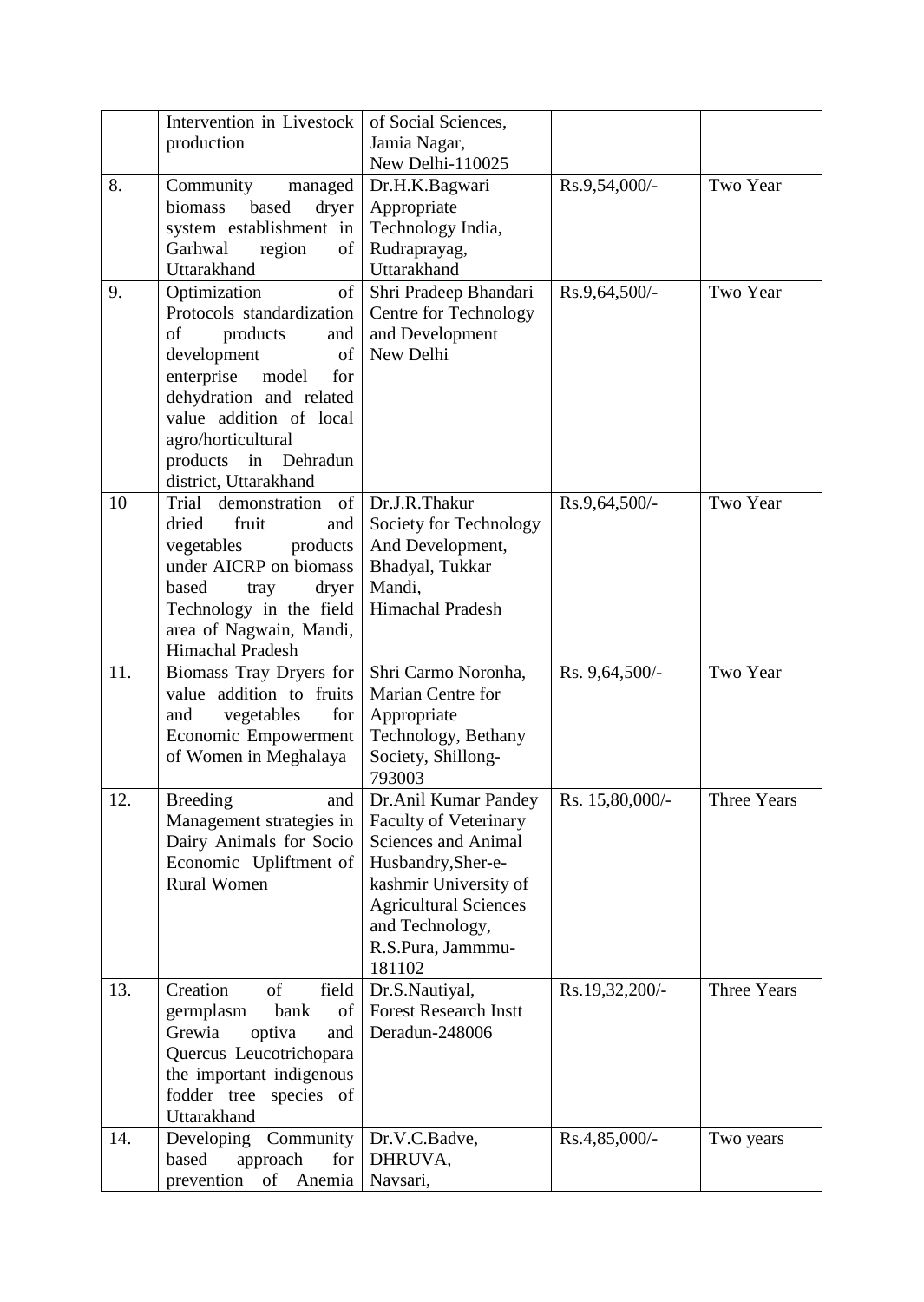|     | among young rural/tribal                            | gujrat                                           |                 |                  |
|-----|-----------------------------------------------------|--------------------------------------------------|-----------------|------------------|
|     | women from the district                             |                                                  |                 |                  |
|     | of Dangs                                            |                                                  |                 |                  |
| 15. | Identification<br>and                               | Dr.Rakesh Kumar                                  | Rs.29,67,000/-  | Three years.     |
|     | standardization<br>of                               | Himalayan                                        |                 |                  |
|     | resource based valley in                            | <b>Environment Studies</b>                       |                 |                  |
|     | Uttarakhand for regional                            | and Conservation                                 |                 |                  |
|     | identity and livelihood                             | Organisation,                                    |                 |                  |
|     | support                                             | Shuklapur Village,                               |                 |                  |
|     |                                                     | Ambiwala, Dehradun-                              |                 |                  |
|     |                                                     | 248001                                           |                 |                  |
| 16. | Developing<br>community                             | Dr.Tarak Kate,                                   | $Rs.6,74,000/-$ | <b>Two Years</b> |
|     | based<br>approach<br>for                            | Dharamitra                                       |                 |                  |
|     | Anemia<br>of<br>prevention                          | Wardha                                           |                 |                  |
|     | tribal<br>among<br>young                            |                                                  |                 |                  |
|     | in<br>Yavatmal<br>women                             |                                                  |                 |                  |
|     | district of Maharashtra                             |                                                  |                 |                  |
| 17. | Promotion of pilot scale                            | Dr.Kiran Rawat,                                  | Rs.31,02,000/-  | <b>Two Years</b> |
|     | units on different alpine                           | Himalayan                                        |                 |                  |
|     | technologies<br>in                                  | <b>Environmental Studies</b>                     |                 |                  |
|     | <b>Himalayan States</b>                             | and Conservation                                 |                 |                  |
|     |                                                     | Organisation,                                    |                 |                  |
|     |                                                     | Shuklapur Village,                               |                 |                  |
|     |                                                     | Ambiwala, Post                                   |                 |                  |
|     |                                                     | Dehradun-248001                                  |                 |                  |
| 18. | Development of simple                               | Dr.K Vijaya Lakshmi                              | Rs.16,25,000/-  | Two years        |
|     | user friendly field test kit                        | Development                                      |                 |                  |
|     | to determine the urinary<br>fluoride level in women | alternatives,<br>$B-32,$                         |                 |                  |
|     |                                                     | Tara Crescent, Qutub                             |                 |                  |
|     |                                                     | Institutional Area,                              |                 |                  |
|     |                                                     | New Delhi                                        |                 |                  |
| 19  | Livelihood enhancement                              | Shri Harish Khulbe.                              | $Rs.9,64,500/-$ | Two years        |
|     | for<br>rural<br>women<br>of                         | <b>INHERE, Almora</b>                            |                 |                  |
|     | of<br>Kumaon<br>region                              | Uttarakhand                                      |                 |                  |
|     | Uttarakhand<br>through                              |                                                  |                 |                  |
|     | value addition of crops                             |                                                  |                 |                  |
|     | grown locally by using                              |                                                  |                 |                  |
|     | biomass based dryers                                |                                                  |                 |                  |
| 20  | Development of effluent                             | Dr. Vibha Gupta,                                 | Rs.16,37,000/-  | Two years        |
|     | treatment<br>plant<br>for                           | Magan Sangrahalaya                               |                 |                  |
|     | natural dyeing unit and                             | Samiti,                                          |                 |                  |
|     | conversion of waste in to                           | Kumarappa Road                                   |                 |                  |
|     | commercial products                                 | Wardha                                           |                 |                  |
| 21  | Women Technology Park                               | Ms.Svati Bhogle,                                 | Rs.25,000/-     | Three years      |
|     | Tumkur<br>in<br>district,                           | Technology informatics                           |                 |                  |
|     | Karnataka                                           | Design Endeavour                                 |                 |                  |
|     |                                                     | #19, 9 <sup>th</sup> Cross, 6 <sup>th</sup> Main |                 |                  |
|     |                                                     | Malleswaram,                                     |                 |                  |
|     |                                                     | Bangalore-560003                                 |                 |                  |
| 22  | Developing<br>Community                             | Dr.Anita S.Patil,                                | Rs.7,13,000/-   | Two years        |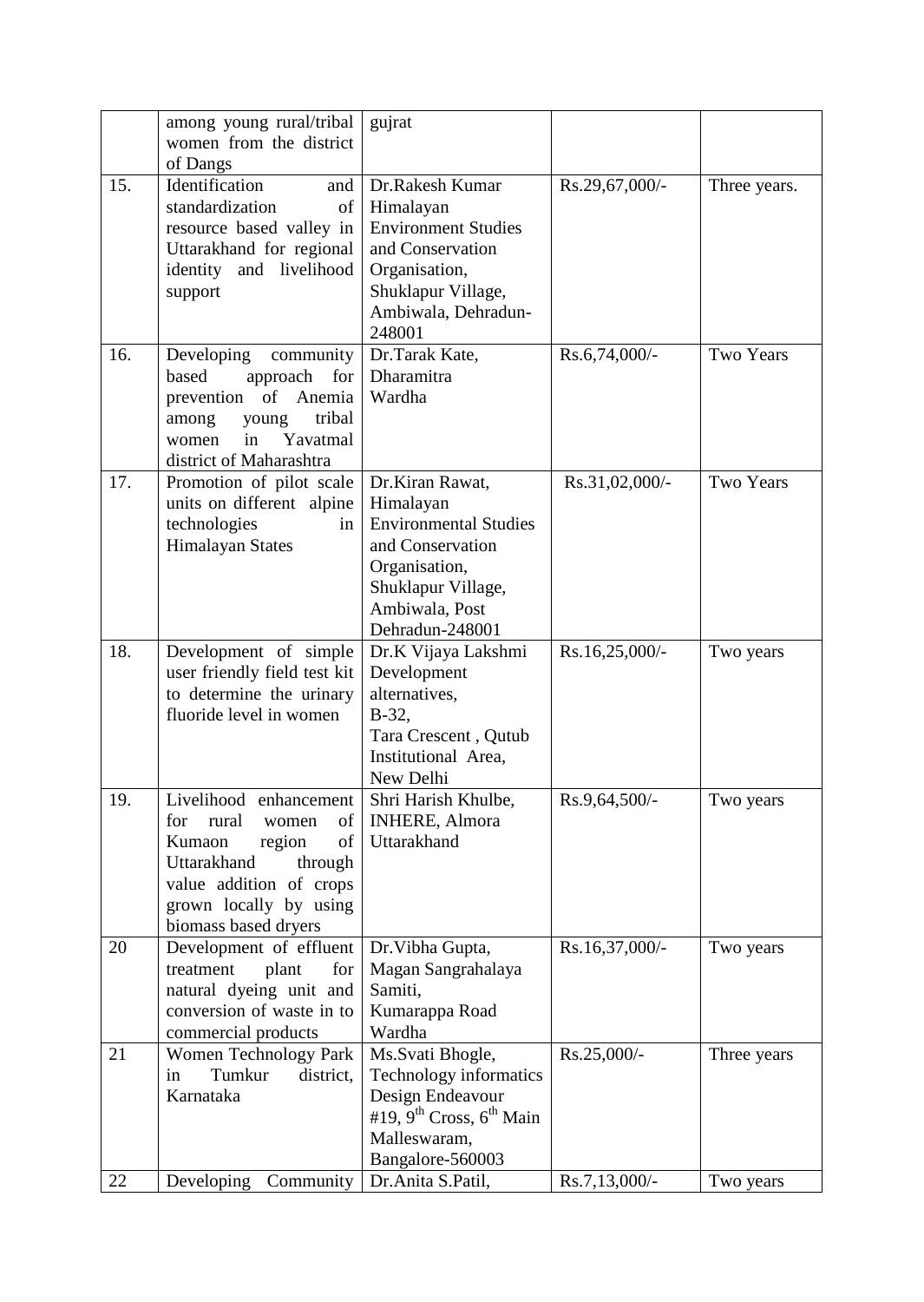|     | based<br>approach<br>for <sub>1</sub>         | Late pandurang Bhau                             |                   |                  |
|-----|-----------------------------------------------|-------------------------------------------------|-------------------|------------------|
|     | prevention of Anemia                          | Patil Charitable Trust                          |                   |                  |
|     | among<br>young<br>rural                       | Digwade, Panhola taluk                          |                   |                  |
|     | women in Panhola Talika                       | Kolhapur district,                              |                   |                  |
|     |                                               | Maharashtra-416230                              |                   |                  |
|     |                                               |                                                 |                   |                  |
| 24  | Innovative<br>culturally                      | Dr.Puneet Mishra,                               | Rs. 21,89,400/-   | Two years        |
|     | intervention<br>appropriate                   | Centre for Community                            |                   |                  |
|     | package to reduce low                         | Medicine,                                       |                   |                  |
|     | birth weight                                  | All India Instt of                              |                   |                  |
|     |                                               | Medical Sciences,                               |                   |                  |
|     |                                               | Ansari Nagar New                                |                   |                  |
|     |                                               | Delhi-110029                                    |                   |                  |
| 25  | Implementation of WOS-                        | Dr.(Mrs)Shobha                                  | Rs.38,64,000/-    | Two years        |
|     | B Scheme on behalf of                         | Rao,<br>Agharkar                                |                   |                  |
|     | SEED Division, DST at                         | Research Instiute,                              |                   |                  |
|     | Agharkar<br>Research                          | Agharkar Road, Pune-                            |                   |                  |
|     | Institute, Pune-411004                        | 411004                                          |                   |                  |
| 26. | Developing community                          | Dr.Neena Joshi,                                 | $Rs.4,28,000/$ -  |                  |
|     | based<br>approach<br>for                      | Department of Food                              |                   |                  |
|     | prevention of Anemia                          | Science and Nutrition,                          |                   |                  |
|     | among<br>young<br>rural                       | University<br>of                                |                   |                  |
|     | women in Doddaballpura                        |                                                 |                   |                  |
|     |                                               | Agricultural Sciences,                          |                   |                  |
|     | Taluq of Bnagalore rural                      | GKVK,<br>Bangalore-                             |                   |                  |
|     | district                                      | 560065                                          |                   |                  |
| 27. | Empowerment of Farm                           | Dr.Padmaja Rambabu,                             | $Rs.26,14,800/$ - | <b>Two Years</b> |
|     | women to mitigate the                         | National Institute of                           |                   |                  |
|     | pesticide residues at the                     | Nutrition,                                      |                   |                  |
|     | farm and household land                       | Near Jamia Osmania,                             |                   |                  |
|     |                                               | Hyderabad-<br>Post                              |                   |                  |
|     |                                               | 500007                                          |                   |                  |
| 28. | Standardization<br>and                        | Dr. Devina Vaidya,                              | Rs. 17, 69, 420/- | Three Years      |
|     | Commercialization<br>of                       | Department of Post                              |                   |                  |
|     | post harvest management   Harvest Technology, |                                                 |                   |                  |
|     | of<br>white<br>button                         | Dr. Y. S. Parmar                                |                   |                  |
|     | (Agaricus<br>mushrooms                        | University, Nauni,                              |                   |                  |
|     | bisporus)                                     | Solan (HP) $- 173$ 230.                         |                   |                  |
| 29. | Tackling Anemia through                       | Mrs. Reema Nanavathy                            | Rs.10, 56, 000/-  | <b>Two Years</b> |
|     | Nutrition                                     | Employed<br>Self                                |                   |                  |
|     |                                               | Women's<br>Association                          |                   |                  |
|     |                                               | $(SEWA)$ ,<br>Sewa                              |                   |                  |
|     |                                               | Reception<br>center,                            |                   |                  |
|     |                                               | Opposite<br>Victoria                            |                   |                  |
|     |                                               | Garden,<br>Bhadra,                              |                   |                  |
|     |                                               | Ahmedabad - 380 001.                            |                   |                  |
| 30. | Sustainable livelihood of                     | Joseph,<br>Er.<br>George                        | Rs. 12, 35, 350/- | Two Years        |
|     | the unemployed women                          | Society<br>for<br>Social                        |                   |                  |
|     | of Agatheeswaram block                        | Development                                     |                   |                  |
|     | incorporating<br>the<br>by                    | $(SOSOD)$ , 7 – 4A/8 –                          |                   |                  |
|     | waste paper recycling                         | 1, Technology Bhawan,                           |                   |                  |
|     | technology.                                   | Nangai<br>Nagar,<br>Suchindram,<br><b>TAMIL</b> |                   |                  |
|     |                                               |                                                 |                   |                  |
|     |                                               | NADU - 629 704.                                 |                   |                  |